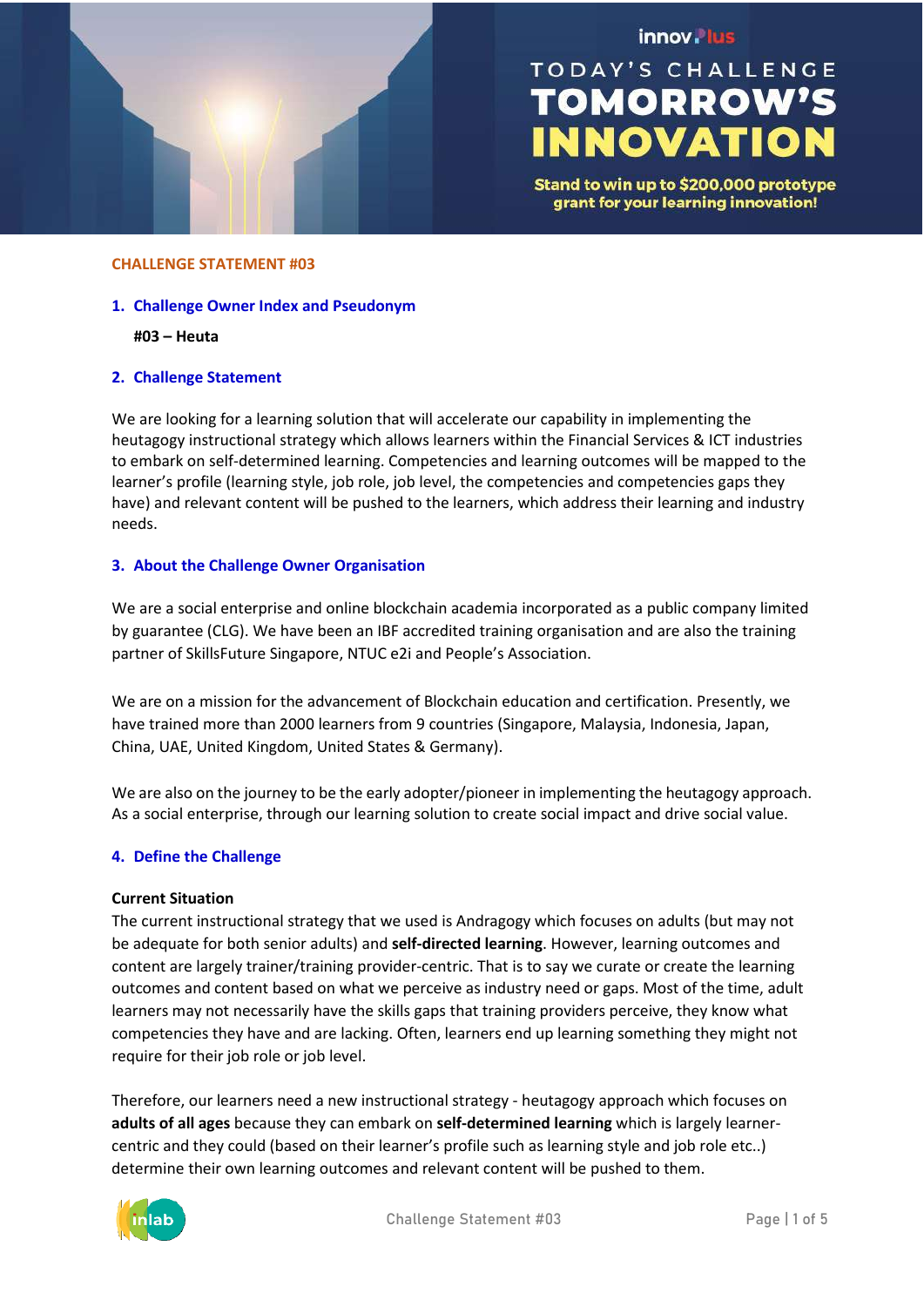On one hand, SkillsFuture has institutionalised the national skills framework and critical core skills framework. However, such frameworks are standalone and silo on SSG's website and are not built into any learning systems. Curriculum developers extract the competencies from the skills framework manually which is very time consuming for curriculum development. Curriculum developers need a way they can upload the Skills Framework competencies, bloom taxonomy (Learning Outcomes) and content to a learning solution because this cuts down on time spent on manual and repeated extraction and the better utilisation of man-hour can be channelled to addressing the needs of our learners instead.

On assessment criteria and methods, it is also pre-prescribed and may not be adequate in assessing/measuring the learning outcomes. Assessment outcomes (Competent and Not yet Competent) are manually delivered and lack the avenue to inform candidates what areas they are weak on (e.g. good in 1 learning outcome but weak in another).

# **Past & Current Solutioning Efforts**

Presently, learning outcomes are manually mapped and are embedded in the content, the content and LO then are being hosted on a basic 3rd party learning management system (LMS) we used. Our current instructional strategy is andragogy and we used a blended learning approach (where learners spend 70% of their learning during asynchronous eLearning and 30% learning on synchronous eLearning/Face-to-Face).

Upon enrolment in the SSG-approved training management system (TMS), learners will embark on their learning journey on the LMS. Both TMS and LMS have their limitations, they do not capture data such as the learner's profile - learning style, job role and competencies they want to learn. Learners will commence their learning by following a pre-determined learning outcomes and content that are uploaded in the LMS. At times, the learner does not know what the learning outcomes are or what it means. Learners also come with different profiles and may have different learning needs to be addressed, a one-size fit all learning outcome or content may not have learning efficacy.

On the heutagogy aspect, heutagogy can be commonly seen on pay-per-use based Massive Open Online Courses (MOOCs) such as Udemy, Coursera or eDx etc.. where learners search for and decide the topic/skill they want to learn. However, such MOOCs platforms are proprietary and target an international/global audience, there is limitation in built-in/uploading a localised Skills Framework onto the platform. Moreover, personal data ownership lies with such a proprietary system and we have no oversight in the personal data.

In the Financial services industry, Financial Technology (or Fintech) is a relatively emerging technology and concept and there is not a designated competency map/framework for it. Presently, our curriculum developer will manually map competencies and learning outcomes from across different Skills Framework such as the Financial Services Skills Framework and ICT Skills Framework.

# **Challenge / Gap / Unrealised Potential**

- Continued frustration from prospective & existing learners and curriculum developers.
- More man-hour is needed for largely manual process.
- Impact to learning efficacy.

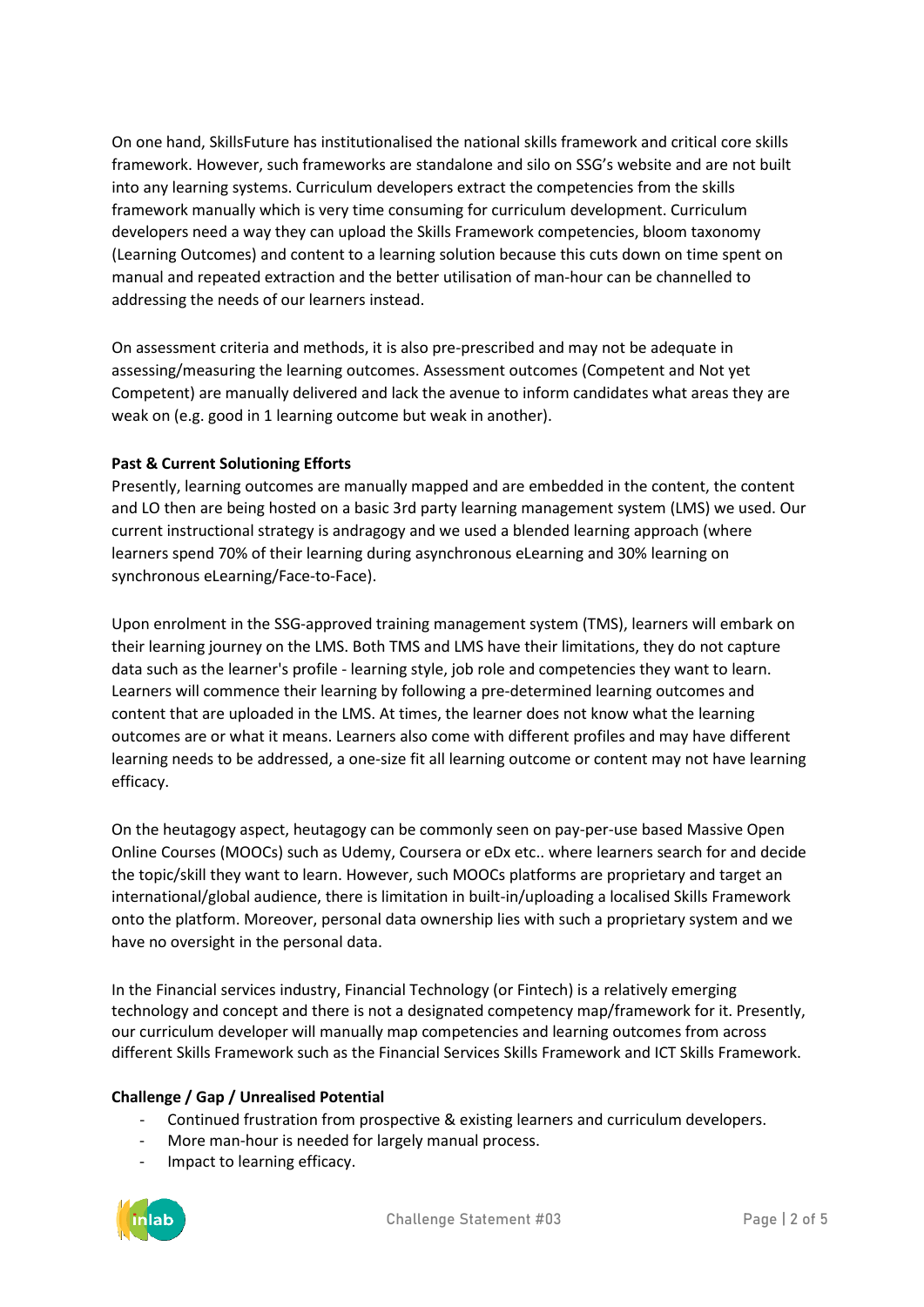- The unrealised potential is the possibility of extending the incorporation of heutagogy, skills framework & bloom taxonomy in one learning solution to other training providers in TAE.

# **5. Targeted Learners / Users**

Primary targeted learners: Learners who are interested in financial technology and blockchain (500 a year)

Secondary targeted learners: Total PMETs in the financial services sector (180,000 PMETs in the financial services/fintech industry)

# **6. Solution Partner and Deliverables**

The Solution Partner:

- should have basic understanding of various instructional strategies such as pedagogy, andragogy, heutagogy, geragogy with the main focus on heutagogy.
- has working knowledge on Skills Framework.
- has worked with organisations in the Training and Adult Education (TAE) before.
- Optional but good to have: need to have technical capabilities such as Analytics, Behavioural insights, SCORM/XAPI, OpenCerts, integration of various technologies.

# **7. Expectations of Solution**

The learning solution must:

- be able to populate downloaded enrolment records (.xls, .csv) from external training management systems into a Learner's Profile  $(1<sup>st</sup>$  learning touchpoint) where learners can populate their learning styles, industries, job roles and competencies they currently have and their competencies gap.
- be able to populate the skills framework competencies (e.g. Financial Services & ICT) and bloom's taxonomy into the learning solution. This will be automatically mapped to the job role or learning needs based on the pre-populated Learner's profile.
- incorporate behaviourial insights tracking (e.g. how long does learner spend in each learning unit, measurement of learning outcomes' effectiveness, which competencies are being delivered the most).
- has an assessment dashboard where assessment criteria, methods can be defined for mapping to learning outcomes. Automatically map learning outcomes to assessment criteria/methods.
- enable uploading of content (e.g. SCORM/XAPI package, standalone video, video embed from YouTube/Google Drive, powerpoint slides/Google slides.
- Integrate with video conferencing tool such as Zoom & Google Meet (i.e. able to create a Zoom/GMeet room within the solution).
- Has a certification dashboard to issue certificate of completion/credential upon course completion.
- observe PDPC's Personal Data protection requirements (i.e. full/partial masking of personal data).
- Non-subscription/license based solution.

#### **8. Measures of Success**

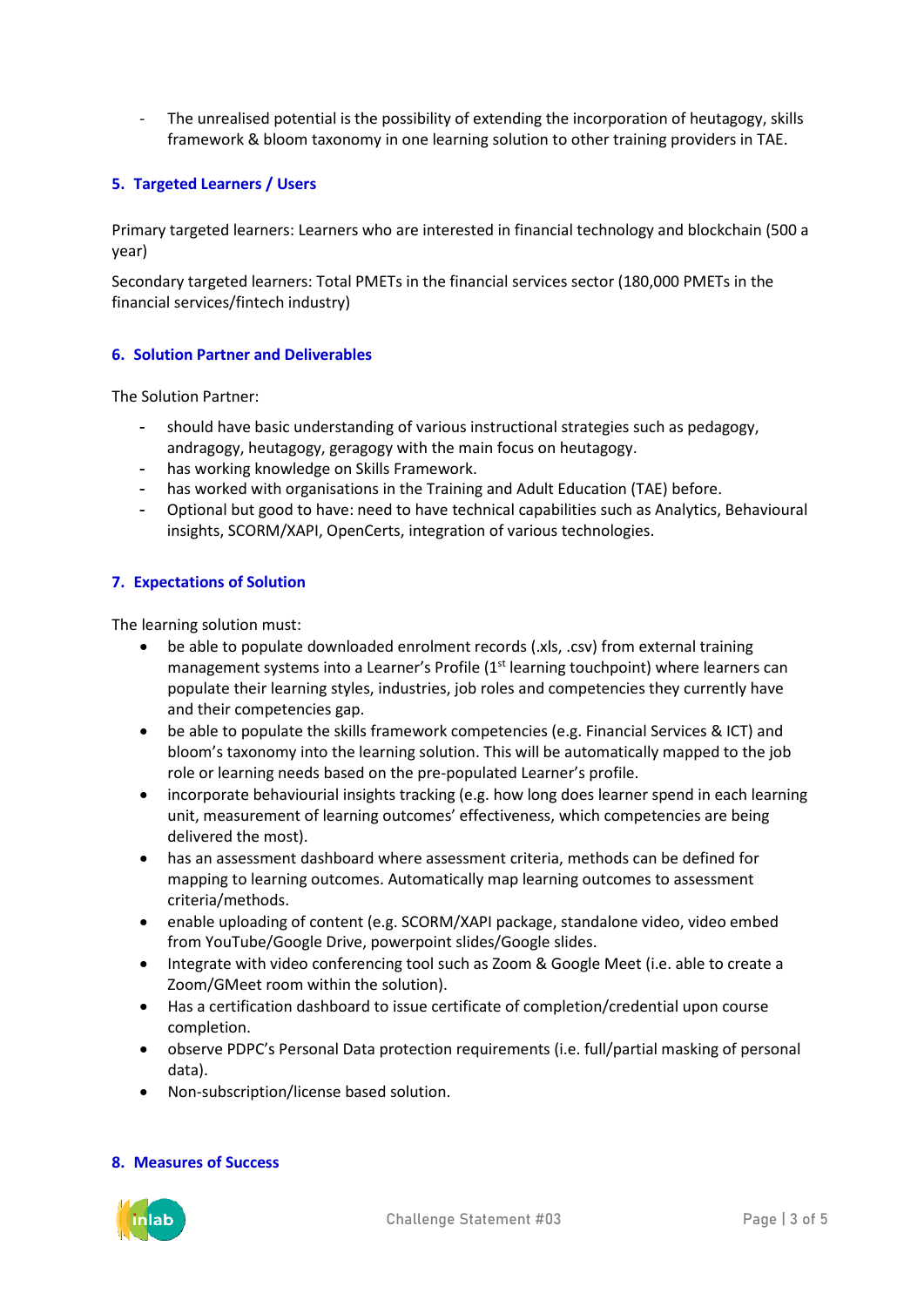# **Selection Criteria**

#### **Learning Content**

- 1. Able to upload content such as SCORM/XAPI package, standalone .mp4/.avi video, embedded video from YouTube/Google Drive, .ppt/.pdf slides.
- 2. Able to create/populate competencies based on skills framework and recommend the competencies based on learner's profile (e.g. job role/job level).
- 3. Able to map learning outcomes (based on bloom taxonomy) to competencies.
- 4. Able to push content to learners based on the competencies/learning outcomes.

#### **Learning Engagement/Interaction**

- 5. Simple user experience/user interface
- 6. Incorporation of behavioural insights
- 7. High engagement/interaction level (based on Guerra Scale)

#### **Learning Administration**

- 8. Able to handle at least 500 or more learners.
- 9. Able to have an analytics dashboard that track behavioural insights & generate reports.
- 10. Able to populate .csv, .xlsx enrolment records from TMS into Learner's Profile".
- 11. Able to have an assessment dashboard for creating assessment criteria and methods and mapping it to learning outcomes.
- 12. Able to have a certification dashboard to automatically issue certificates/credentials after course completion.
- 13. Able to ensure security of personal data (e.g. full/partial masking of data).
- 14. Able to integrate video conferencing tools such as Zoom or Google Meet.

Learning solution is able to satisfy at least **80%** of the selection criteria.

#### **Evaluation Criteria**

- 1. Able to roll out within 12 months.
- 2. Better learning outcomes based on built-in 6 levels of Bloom's taxonomy.
- 3. Number of competencies that are populated and mapped from Skills Framework.
- 4. Reduced man-hour of curriculum developers.

#### **Evaluation Methods**

● Qualitative: